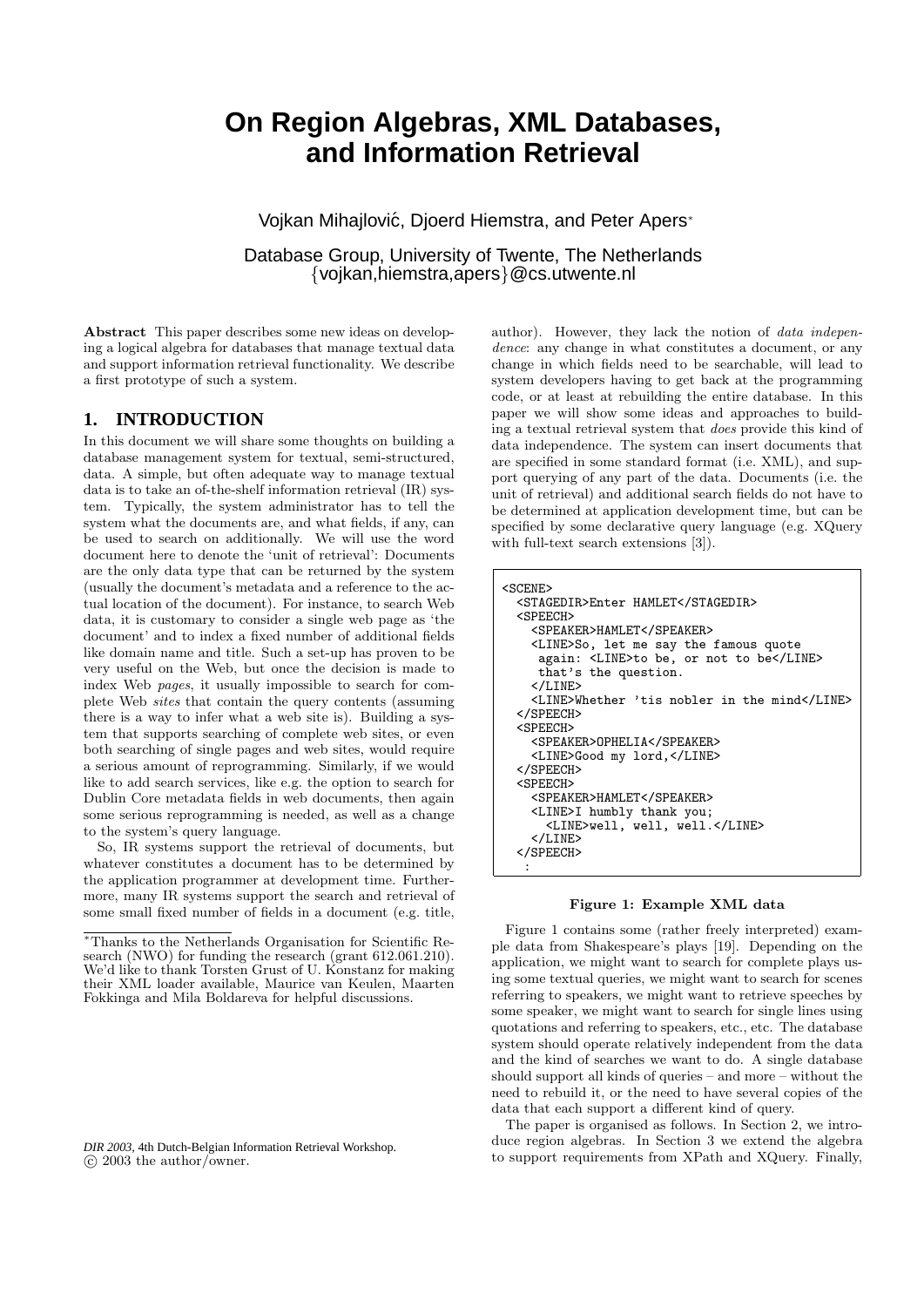Section 4 describes a prototype implementation of a system that supports XPath with extensions for full-text querying and ranking.

# **2. ALGEBRAS**

An important aspect of developing systems that manage textual data is the definition of an algebra to manipulate data and mark-up. An algebra is a formal framework for manipulation based on operators and a domain of values. The operators map values taken from the domain into other domain values: every expression involving operators and values produces again a value in the domain. If we take as our domain all integers, and as the operators the sum + and product ∗, then examples of algebraic expressions are:  $(3+1)*(2+4)$ , or:  $(3 \times 2) + (3 \times 4) + (1 \times 2) + (1 \times 4)$ , or: 4  $*$  6, etc. Algebras might have certain properties. For instance, the arithmetic operator ∗ distributes over +.

A well-known algebra for data manipulation is the relational algebra [7] where the domain consists of all relations and examples of operators are selection  $\sigma$ , projection  $\pi$ , product  $\times$ , etc. Expressions are referred to as queries.

# **2.1 Boolean algebra for information retrieval**

In the old days, of-the-shelf retrieval systems used the Boolean model of IR (see e.g. [15]). As said in the introduction, IR systems reason about documents. Not surprisingly, the domain of Boolean algebra for IR is sets of documents. Suppose we want to use a Boolean IR system to manage Shakespeare's plays. We might decide that useful units of retrieval (i.e. the documents) are the speeches, so in the example of Figure 1 everything between the first occurrences of <SPEECH> and </SPEECH> would be document 1, the speech by Ophelia would be document 2, etc. The operators of the Boolean algebra are AND, OR and NOT, and example Boolean expressions (queries) are: honour AND (hamlet OR ophelia), or: famous AND quote.

Here we will use a mathematical notation that is close to the relational algebra notation, using set intersection ∩ for AND, set union ∪ for OR and set difference \ for NOT. As in relational algebra, we will make select statements explicit, so the query hamlet which means "select all documents about hamlet", will get an explicit select operator  $\sigma$ :  $\sigma$ ('hamlet').

# *Some properties of Boolean algebra*

Equations 1 and 2 show some properties of Boolean algebra. It is good to realise that there are many expressions/queries that give exactly the same results. However, some expressions might require more processing power and more memory requirements for intermediate results when executed in a system. Avoiding expressions that require a lot from the system is called query optimization in relational database systems. For Boolean IR systems however, query optimization is hardly an issue.

$$
(\sigma(^{\prime}a^{\prime}) \cap \sigma(^{\prime}b^{\prime})) \cup \sigma(^{\prime}c^{\prime}) \equiv (\sigma(^{\prime}a^{\prime}) \cup \sigma(^{\prime}c^{\prime})) \cap (\sigma(^{\prime}b^{\prime}) \cup \sigma(^{\prime}c^{\prime}))
$$
(1)

$$
(\sigma(^{\prime}a^{\prime}) \cup \sigma(^{\prime}b^{\prime})) \cap \sigma(^{\prime}c^{\prime}) \equiv (\sigma(^{\prime}a^{\prime}) \cap \sigma(^{\prime}c^{\prime})) \cup (\sigma(^{\prime}b^{\prime}) \cap \sigma(^{\prime}c^{\prime}))
$$
 (2)

Properties like the above might be important for another reason. When extending algebras to enable ranked retrieval, it is problematic that expressions that give exactly the same matching results, are producing different document rankings. If we base a query optimizer on the properties of the original algebra, then the system would produce different rankings depending on the query plan chosen. Wellknown extended Boolean models [16] and fuzzy set models

[14] show exactly this kind of unpredictable behaviour. We will continue this discussion in Section 2.3, but first we will introduce an algebra that provides us with the kind of data independence we described above.

# **2.2 Region algebras for information retrieval**

Region algebras [2, 5, 6, 12] are an extension of Boolean algebras that reason about arbitrary parts (regions) of textual data. Region algebras model textual data as a linearized string of tokens: Instead of assigning nominal document identifiers to documents (as done by the Boolean algebra), region algebras assign ordinal identifiers to each token in the database. This is shown in Figure 2 for the first part of our example database.

| $<$ SCENE> $1$                                                                                                                                                                             |
|--------------------------------------------------------------------------------------------------------------------------------------------------------------------------------------------|
| $\sim$ STAGEDIR> $^2$ Enter <sup>3</sup> HAMLET <sup>4</sup> <sup>5</sup>                                                                                                                  |
| $\langle$ SPEECH $>0$                                                                                                                                                                      |
| $\langle$ SPEAKER> <sup>7</sup> HAMLET <sup>8</sup> <sup>9</sup>                                                                                                                           |
| $\langle$ LINE> $^{10}$ So, llet <sup>12</sup> me <sup>13</sup> say <sup>14</sup> the <sup>15</sup> famous <sup>16</sup> quote <sup>17</sup>                                               |
| $\texttt{again}^{18}\texttt{-LINE}\texttt{>}^{19}\texttt{to}^{20}\texttt{be}^{21}\texttt{or}^{22}\texttt{not}^{23}\texttt{to}^{24}\texttt{be}^{25}\texttt{<}\texttt{/LINE}\texttt{>}^{26}$ |
| that's <sup>27</sup> the <sup>28</sup> question. <sup>29</sup>                                                                                                                             |
| $<$ /LINE> $30$                                                                                                                                                                            |
| $<$ T.TNE $>$ <sup>31</sup>                                                                                                                                                                |
|                                                                                                                                                                                            |

#### Figure 2: Position numbering of example data

Numbering schemes for XML data have been studied extensively (see e.g. [8, 9, 17]). The above scheme combines a so-called stretched pre-post numbering scheme [9] with a positional IR index [18]. A region is defined by a starting position and an ending position. For instance, region 10,30 defines the first line, and region 20,25 specifies the text "to be, or not to be". In the remainder, the starting position is called pre and the ending position is called post.

The operators containing and contained by, for which we will use the symbols  $>$  and  $<$ , are essential for reasoning about regions. The expression  $A > B$  returns all regions from  $A$  that contain at least one region from  $B$ . The expression  $A < B$  returns all regions from A that are contained by a region from B. Both operators can easily be defined by conditions on the region's pre and post. Section 3 will define them more formally.

#### *Some properties of region algebras*

Equation 3 shows the region algebra expression of the Boolean query a AND b, that is, select all documents (<doc>) that contain both 'a' and 'b'. Note that instead of the <doc> tag, we could have specified a query on any other XML element. Equation 4 shows the region algebra expression of the Boolean query a OR b.

$$
(\sigma(\text{''}) > \sigma(\text{'a'})) \cap (\sigma(\text{''}) > \sigma(\text{'b'}) \equiv \sigma(\text{'}) > \sigma(\text{'a'}) > \sigma(\text{'b'})
$$
 (3)

$$
(\sigma(^{\prime} <\text{doc>}) > \sigma(^{\prime} \mathtt{a'}) ) \cup (\sigma(^{\prime} <\text{doc>}) > \sigma(^{\prime} \mathtt{b'}) ) \equiv \sigma(^{\prime} <\text{doc>}) > (\sigma(^{\prime} \mathtt{a'}) \cup \sigma(^{\prime} \mathtt{b'}) )
$$
(4)

Both expression can be simplified as shown. It is interesting to note that properties of the union ∪ are no longer similar to those of the intersection ∩, as is the case in Eq. 1 and 2.

#### *Related work*

The algebra described above is similar to the region algebra proposed by Burkowski [2]. Burkowski implicitly distinguishes mark-up from content. In later publications Clark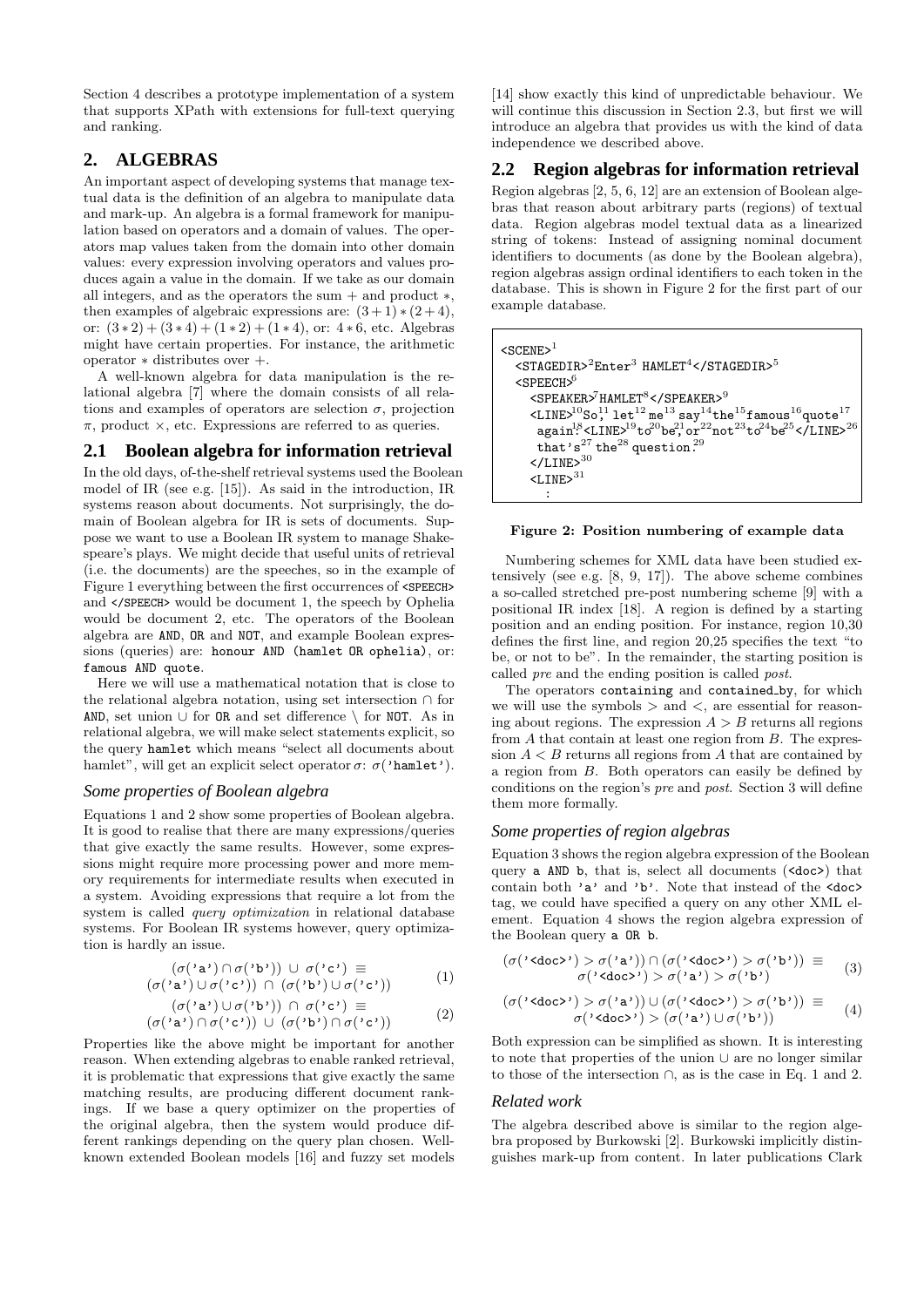et al. [5] and Jaakkola et al. [12] describe region algebras that do not distinguish mark-up from content. In their algebra,  $\sigma$ ('<doc'') returns all regions that start and stop on the position of the opening doc tags, and  $\sigma$  ('</doc') returns regions that start and stop on the position of the closing doc tags (i.e. tags and words are not treated differently). In order to get all speeches from the database, their algebras use the followed by operator (denoted here as  $\rightarrow$ ). The expression  $A \rightarrow B$  returns all regions that start with some region from  $A$  and end with some region from  $B$ . The following query would retrieve all speeches that contain the word 'hamlet'.

$$
\sigma(\text{' (5)
$$

It is easy to show that, by the definition of the  $\rightarrow$  operator given above, the expression  $A \rightarrow B$  will return a large number of regions (there are 6 regions that satisfy  $\sigma$ ('speech')  $\rightarrow \sigma$ ('s/speech'' in Figure 1). Clark et al. [5] limit the number of regions by putting an additional constraint on sets of regions. Each set of regions must be a "generalized concordance list", that is, a set of regions for which no region is nested in another region in the same set. Their approach cannot handle nested data very well. For instance, because of nested <line> tags, the following query will not match any of the lines in Figure 1, although the first line (region 10,30) obviously matches the query.

$$
\sigma(\text{''}) \to \sigma(\text{''}) > \sigma(\text{'quote'}) \qquad (6)
$$

Jaakkola et al. [12] limit the number of regions by defining  $A \rightarrow B$  such that A and B define nested regions. This solves the problem above, but introduces a similar problem if A and B are arbitrary text regions. For instance, one would expect the following query to match region 20,25 ("to be, or not to be", see Fig. 2), but their system will not retrieve it.

$$
\sigma(^{\prime} \text{to'} ) \to \sigma(^{\prime} \text{be'} ) > \sigma(^{\prime} \text{not'} ) \tag{7}
$$

We believe that the examples above show it is important to distinguish mark-up from content explicitly, that is, the system should know which tokens in the linearized string (see Figure 2) are mark-up, and which are textual units.

Another problem of region algebras is the fact that they cannot deal with direct inclusion [6], that is, the the parent and child access steps of XPath are not easily defined as manipulation of regions. Section 3 shows some extensions of the algebra that deal with this.

#### **2.3 Requirements for ranked retrieval**

Ranking of search results is important for systems that manage textual data. Users are interested in text containing certain information, which is not necessarily text containing a specific word or textual data item. In order to reason about ranking of search results, we extend the region algebra to a probabilistic region algebra, where a probabilistic region is defined by the triple pre, post and probability. When a ranking is needed, regions are sorted by their probability (or score). The probability/score reflects how well the found element (region) matches the query.

We distinguish three types of approaches to extending region algebras with score functions for ranked retrieval. These three types of approaches are also applicable to e.g. extending XQuery and XPath with score functions for ranked retrieval as described by Buxton and Rys [3].

1. Orthogonal Ranking and matching are defined (and possibly also implemented) as black box functions, where one does not affect the other.

- 2. Matching Consistent The properties of the original algebra are partially preserved. Some matching semantics of the original operators are preserved, e.g. a score of 0 being the same as no match, but other properties are not. Rewriting a query expression might produce a different ranking of regions (nodes).
- 3. Ranking Consistent The properties of the original algebra (see e.g. Equations 3 and 4) are fully preserved, and the semantics of the score are completely defined. If a query expression can be rewritten to another query that retrieves the same region sets (or node sets), then it will also define the same ranking of regions (nodes).

We aim at developing a Ranking Consistent extension of XQuery / XPath. This will allow us to benefit from algebraic properties for query optimization, without the danger of producing different rankings for different query plans. Furthermore, we believe that a Ranking Consistent extension will produce the best search quality achievable on the basis of the data, but of course, this has to be evaluated empirically. We will follow a language modeling approach to IR [10] for developing extensions, because this approach defines the semantics of document scores quite clearly.

Note that the World Wide Web consortium aims at extensions of XQuery / XPath that are Orthogonal or possibly Matching Consistent [3]. Algorithms for ranking will be mostly implementation-defined. These are probably realistic goals considering the current status of theory in information retrieval and database research, and considering the wish of industry to include their own (proprietary) ranking algorithms.

# **3. XML STORAGE AND QUERY ALGEBRA**

The logical query algebra developed with the aim of preserving the ranked retrieval properties is described in this section. We begin with the explanation of the relational model used for storing XML collection in a database. The information about the tree structure of XML documents is stored in Region Index (RI) relational table, shown in Table 1, where we used information obtained from Figure 2. This table is formed using the XML mark-up information. The key of the relational table used for binding this basic relational table to all other relational tables describing XML structure and content (see text below), is a unique pre index.

In Table 1, pre and post attributes are positive integer values assigned to an XML node using the stretched pre-post indexing scheme explained in subsection 2.2. The column identified as par is used for fast access to parent and child nodes of a context nodes, thus enabling the direct inclusion expressions. It serves as a foreign key and represents the key pre index of a parent node.

In addition to the three columns which represent indexes obtained during the XML tree traversal, the columns type and name represent the information about XML mark-up. Therefore, type information denotes whether the entity is an element node  $('node')$ , a text node  $('text')$ , a processing instruction node ( $'proc-ins'$ ), or a comment node ( $'com$  $ment'$ ). The *name* column is used for element and processing instruction nodes only, and is defined by element name or processing instruction name, as specified by mark-up.

The information about element attributes is stored in a table with columns for the pre  $(attr\_pre)$  and post index  $(attr{\text{-}}pst)$ , a pointer to the element node which has an attribute  $(attr_own)$ , the attribute name  $(attr_name)$ , and the attribute value  $(attr_val)$ . For the storage of textual information an extra relational table is introduced. The table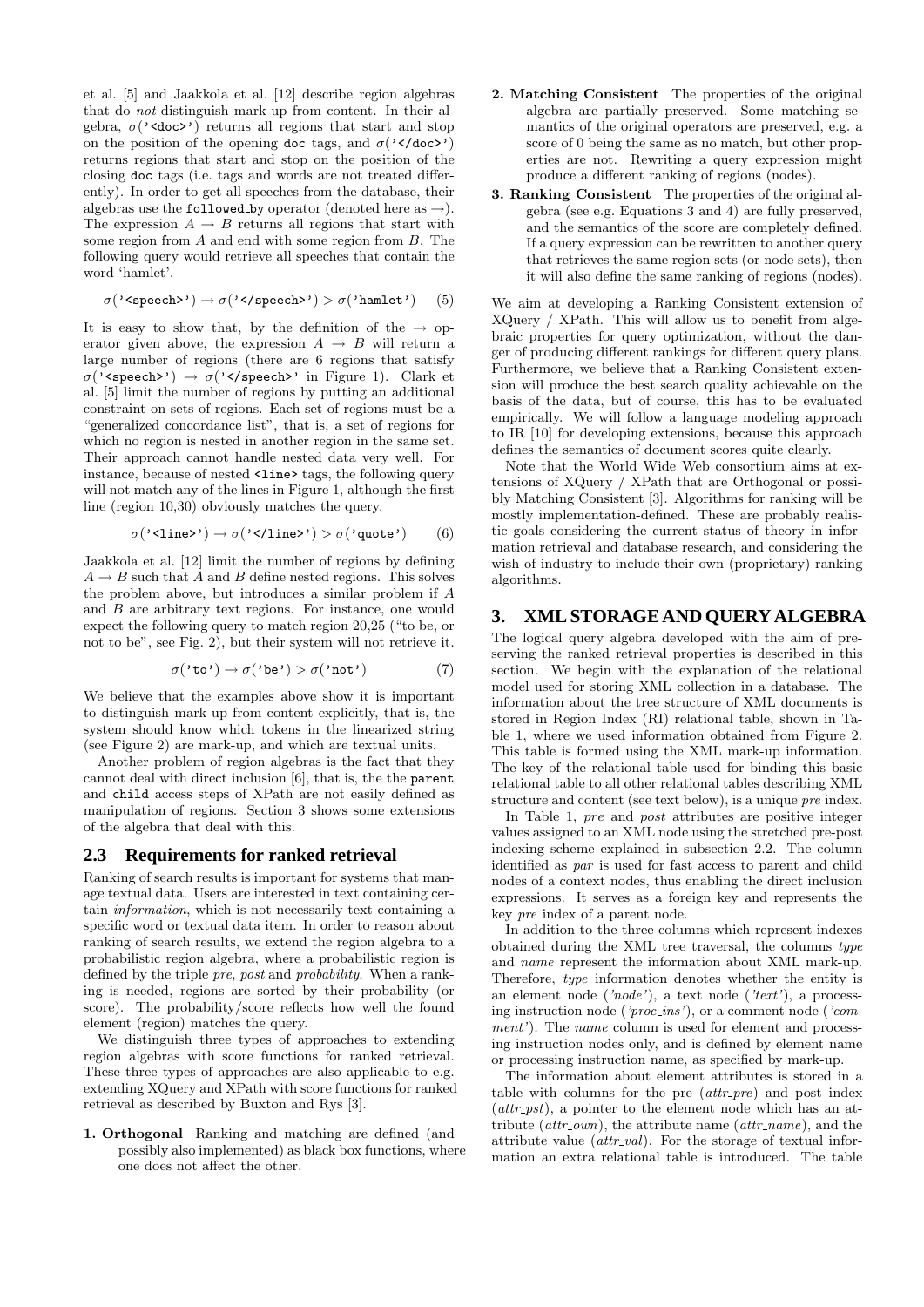| pre | $_{\text{post}}$ | par | type | name            |
|-----|------------------|-----|------|-----------------|
|     | 3924             |     | node | <b>SCENE</b>    |
| 2   |                  |     | node | <b>STAGEDIR</b> |
| 3   |                  |     | text |                 |
|     | 62               |     | node | <b>SPEECH</b>   |
|     |                  |     | node | <b>SPEAKER</b>  |
|     |                  |     |      |                 |

Table 1: Region index relational table

| pre | word      | word  | prob     |
|-----|-----------|-------|----------|
| ∍   | enter     | again | 0.000866 |
|     | 4 A ML ET | and   | 0.00528  |
|     | .H∵       | arms  | 0.000328 |
|     |           | be    | 0.000456 |
|     |           |       |          |

Table 2: Word location index and word statistics

describes Location Indexes (LI) and is depicted in in Table 2. Here the pre identifier represents the unique location index of a word.

Additional tables (not shown here) are used to store the information about processing instruction and comment nodes. In these tables we introduce two columns, namely  $p_i$  and comm, which represent the target values used in processing instructions and the textual information that defines comments' content, respectively. Thus, the result is the existence of two relational tables of following type:  $(pre, p_i)$  for processing instruction nodes, and (pre,comm) for comment nodes. Note that the exact name of processing instruction is stored in the region index table.

Furthermore, since our goal is to enable IR on XML collections we introduced a relational table that stores word background probabilities. It is formed during the XML collection loading procedure, and is stored along with all the other information in the XML database. The background probability relational table has the form of (word,prob) and is depicted in Table 2.

For the actual storage of XML data we have chosen the Monet database kernel [1] since it gives promising opportunities for efficient XML storage and querying. It is a fact that main memory-oriented database systems, like Monet, outperform traditional DBMSs by using CPU and cache optimized execution. Furthermore, Monet can be easily extended with new data types and operators. A good example of the power of Monet is the staircase join algorithm aimed at speeding-up the execution of descendant and ancestor XPath axis steps which is implemented as a Monet extension (for details see [9]).

The Monet database kernel stores the data in Binary Association Tables (BATs), and all the operations are executed on BATs. BATs are relational tables with a head (key) and a tail column only. This fits very well in our relational structure, since almost all tables have pre as a key value (except  $(word,prob)$  table). Thus, we are able to split all tables that have more than two columns into a number of tables that have the form  $BAT(pre, tail)$ , where tail can be one of:

 $tail = \{post, par, type, name, word, attr\_pre, attr\_pst,$ attr\_own, attr\_name, attr\_val,  $p_i$ , comm, prob }

# **3.1 Query Algebra Domain**

For defining query algebra operators on the logical level of an XML database we will first set the domain. The domain is defined following the relational model on physical level, explained in previous subsection. Based on relational model we identified four different sets on the logical level: the re-

gion index set -  $R$ , the Basic Index (BI) set -  $B$ , the word location set -  $L$ , and the background probability set -  $P$ . Each of these sets contains a specific type of information about XML elements or XML elements' content, with respect to the data stored in relational tables. Thus, the information about XML elements  $(r \in R)$  stored in the region index table with additional prob information entity that stores the probability of a current region in a probabilistic database model defines the RI set:  $r = (pre, post, par, type, word, prob).$ Word location indexes  $(l \in L)$  and word background probabilities ( $p \in P$ ) are defined based on their relational counterparts:  $l = (pre, word)$  and  $p = (word, prob)$ . Basic indexes  $(b \in B)$  are an abstraction of LIs used to define text regions with a certain probabilistic values assigned to them:  $b =$ (pre,post,prob).

In these definitions, each attribute of the index structure has its specific domain. Thus, attributes pre, post, and par are integer numbers. The type attribute is a subset of a character set that represents the type of a node in XML (e.g.  $'a'$  for attribute). Attribute *word* is a set of strings representing words or processing instruction, attribute, and tag names. The probabilities (foreground and background) are stored as real numbers ranging from 0.0 to 1.0 using the prob attribute.

Considering all the information present in the tables from the previous subsection, we can consider the region index to be the basic entity for our new region algebra. Using the RIs as a basic construct in our algebra together with BIs and LIs as its subsets, we are able to address arbitrary parts (elements) of an XML tree (collection) or arbitrary terms in each text node. Furthermore, various operators can be introduced that will stay in the domain of region or basic indexes with respect to the operand types and used operators. These operators will be defined in next subsection, while the core implementation of algebraic operators will be explained using an example in the next section.

# **3.2 CIRQAl**

The four sets that define the domain of the algebra are used for the definition of all the operators in the Complex Information Retrieval Algebra (CIRQAl) on the logical level of a database. Algebraic operators are defined to enable execution of CIRQuL queries whose syntax is described in [13]. Given the high complexity of CIRQuL queries, here we will explain only the most important operators that in the same time form the core of the logical algebra and enable the execution of a great variety of queries over XML documents.

The basic framework for describing CIRQAl will be introduced using the XPath properties and specifications according to the XPath 1.0 standard [4]. In general, the XPath language can be defined as a sequence of consecutive steps starting from the root node, which guide us through the XML tree structure. Furthermore, after introducing context elements, i.e. the resulting set of context nodes obtained after the execution of the previous XPath step, we can define each XPath step independently. We will use  $C$  to denote the set of RIs that represents the whole XML collection, and  $R_c$ to denote the set of current context elements. Thus, we can define each XPath expression in a functional manner using the following abstract step operations:

 $XPath(root, C) := root \circ step_1(C) \circ step_2(C) \circ ... \circ step_n(C),$ where each step operation is executed on the result set from the previous one  $(\text{step}_i(R_c, C))$ . According to the XPath specification [4] each XPath step can be subdivided into *axis*, node-test, and predicate part. Therefore, the step operation can be further decomposed into basic operations used for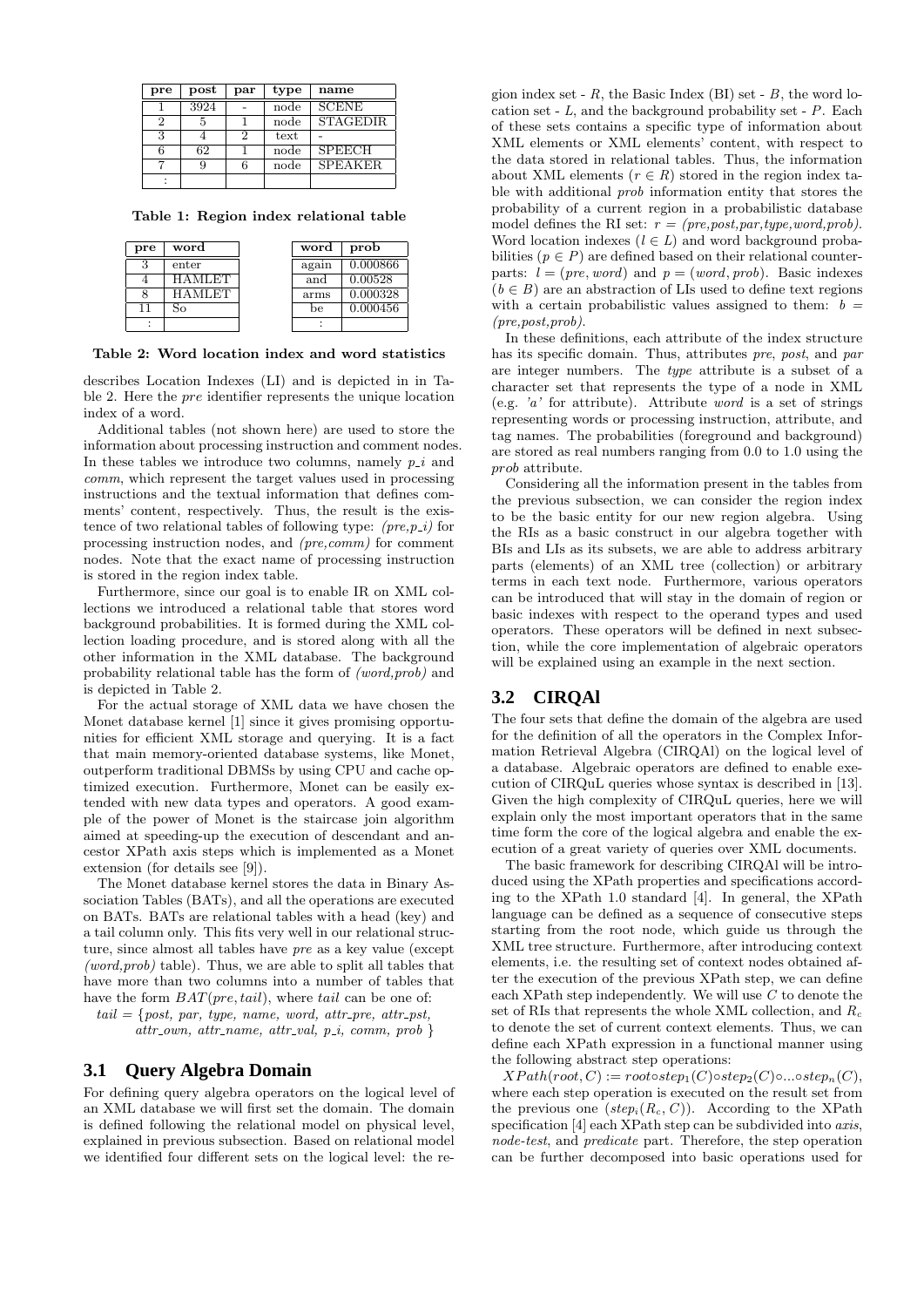| axis operator                     | result                                                                  |
|-----------------------------------|-------------------------------------------------------------------------|
| self(Rc, C)                       | $R_c$                                                                   |
| child(Rc, C)                      | $\{s:C; r: R_c s, pre=r, par \bullet s\}$                               |
| parent(Rc, C)                     | $\{s:C; r:R_c s.parent = r. pre \bullet s\}$                            |
| descendant(Rc, C)                 | $\{s:C; r: R_c   r. pre < s. pre < r. post \bullet s\}$                 |
| $descendant \; or \; self(Rc, C)$ | $\{s:C; r: R_c   r. pre \leq s. pre \leq r. post \bullet s\}$           |
| $\mathit{ancestor}(Rc,C)$         | $\{s:C, r: R_c   s. pre < r. pre \land s. post > r. post \bullet s\}$   |
| ancestor or self( $Rc, C$ )       | $\{s:C; r: R_c   s. pre \leq r. pre \land s. post \geq r. post\}$       |
| $\overline{preceding}(Rc, C)$     | $\{s:C; r: R_c   s. post < r. pre \bullet s\}$                          |
| $preceding\_sibling(Rc, C)$       | $\{s:C; r: R_c s, post < r. pre \land s. pre = r. par \bullet s\}$      |
| following(Rc, C)                  | $\{s:C; r: R_c   s, pre > r, post \bullet s\}$                          |
| $following\_sibling(Rc, C)$       | $\{s:C; r: R_c s, pre > r. post \land s. par = r. pre \bullet s\}$      |
| attribute(Rc, C)                  | $\{s:C; r: R_c  s.type = 'a' \wedge r. pre = s. pre \bullet s\}$        |
| namespace(Rc, C)                  | $\{s:C; r:R_c s_type = \overline{\S'} \wedge r-pre = s-pre \bullet s\}$ |

| node-test           | result                               |
|---------------------|--------------------------------------|
| operator            |                                      |
| qname(Rc, word)     | $\{s:R_c s.word=word\}$              |
| star(Rc, type)      | $\{s:R_c s_type = \overline{type}\}$ |
| text(Re)            | $\{s:R_c s.type = 't'\}$             |
| comment(Rc)         | $\{s:R_c s.type=\overline{c'}\}$     |
| $p_i(Rc)$           | $\{s:R_c s.type = 'p'\}$             |
| $p \ i(Rc, target)$ | $\{s:R_c s.type=\text{'}p\}\wedge$   |
|                     | $s. word = target\}$                 |
| node(Rc)            | $\{s:R_c s.type=\overline{\ }n'\}$   |

Table 3: Axis and node-test operators

defining axis, node-test, and predicate parts:

 $step_i(R_c, C) := R_c \circ axis_i(C) \circ node\_test_i \circ predicate_i(C)$ Axis and node test steps can be defined using the introduced domain sets and the operator notation, and we will specify them in the logical algebra using the operators with the same names as in the XPath standard. Axis and node test operators are described in Table 3, where  $R_c$  represents the *context node-set*  $(R_c \subset C)$ , and  $s \in C$  is the element of the *result node-set* after the selection<sup>1</sup>. We can exert that the operators descendant and ancestor have the same functionality as the operators that define the containment relation in region algebra. Therefore, CIRQAl can be considered as a more general algebra than region algebra, since it contains information about the tree structure organization of documents (not just on two dimensions like in region algebra approaches). Moreover, CIRQAl includes the probabilistic calculus in defining some of the operators, as we will see below.

Along with the 13 standard XPath operators used for XML tree traversal (axis operators) we introduced seven operators for type and name node tests (defined based on the XPath specification [4]). Two of them are used for node tests by name (qname and star) and five for node tests by type (text, comment  $p_i$ , and node). All these operators are defined in Table 3. Here we will not define operators for predicate due to their number and complexity, we will only introduce operators for the IR extension to XPath instead.

IR operators are introduced to enable ranking and ranked retrieval of XML elements or documents. As a starting point for defining IR operators we considered the proposal for a new query language for IR on XML databases, called CIRQuL [13]. As we already stated we will explain only the basic operators, which are defined in Table 4. These operators are explained in more details in next section's example.

In Table 4 we used ind as a shorthand notation for region index attributes, defined as follows:

 $ind = \{pre, post, par, type, word\},\$ 

and two additional operators, namely  $\triangleright$  and  $\vert \cdot \vert$  (size of a region), which are defined in next equations:

$$
r \triangleright B := \{b : B | b.\text{pre} > r.\text{pre} \land b.\text{post} < r.\text{post} \bullet b\} \tag{8}
$$

$$
|x| := x. post - x. pre + 1 \tag{9}
$$

Using the operators defined in Table 4 we are in position to express numerous IR tasks. Together with the algebraic operators for axis and node test steps we are able to form the foundation for the complex information retrieval on the

XML database consisting of an arbitrary number of indexed XML documents.

# **4. EXECUTING COMPLEX QUERIES**

In this section we will explain the transformation from CIRQuL query to core database functions using the execution plan on logical level. The XML data presented in the first section will be used for describing the execution of a query on top of the physical level of a database (Monet). To query the data we will take the next query example:

//speech[IR(('famous' adj 'quote')[0.8] and be[0.2])]

If we consider logical algebra operators given in the previous section we can come up with the execution plan that is given in Figure 3. In defining the execution plan, we distinguished between four different expression levels, where each level corresponds to an expression of different complexity in CIRQuL. Furthermore, we can distinguish between the XPath expression part, which is a part responsible for the execution of plain XPath steps (axis and node test steps), and the IR expression that describes the execution of IR functions, for which we differentiate between three layers: basic, region, and complex expression layer.

The basic expression layer is responsible for finding the location (the *pre* index) of a selected word *(interval* operator), a group of words (*or term* operator), or the phrase region formed using the adjacent (adj operator) or near (near operator) operation on terms. These operators work on the domain of BI sets, where input parameters for interval operators are the term location set  $(L)$  and the set of background probabilities of terms  $(P)$ . The resulting set is again in the domain of BIs.

Region expression operators are aimed at computing the probability of a term (or phrase expression) in a complex region, as defined with the probab operator in Table 4. Furthermore, the 'importance' parameter is resolved here using the scale operator, which scales the significance (importance) of a single basic expression in a complex one. All these operators work on the RI domain, while probab operator takes as an input two sets, one RI set that is a result of XPath expression operators, and one BI set that is a result of application of basic expression operators.

Finally, complex expression operators combine the probabilities on regions in region expression and give the result which is ranked according to the probabilistic values of RIs. Thus as a resulting set we obtain a set of RIs which is ordered in descending order with respect to the *prob* attribute.

Since we used Monet database system as a database platform, the prototype implementation of execution engine over XML database was done in Monet Interpreter Language - MIL. The MIL algebra consists of numerous operators which

<sup>&</sup>lt;sup>1</sup>A notation like  $\{s : C; r : R | Pred \bullet s\}$  denotes the set of all s, when s ranges over C and r over  $R$ , constrained by the predicate  $Pred$  that must hold [20].